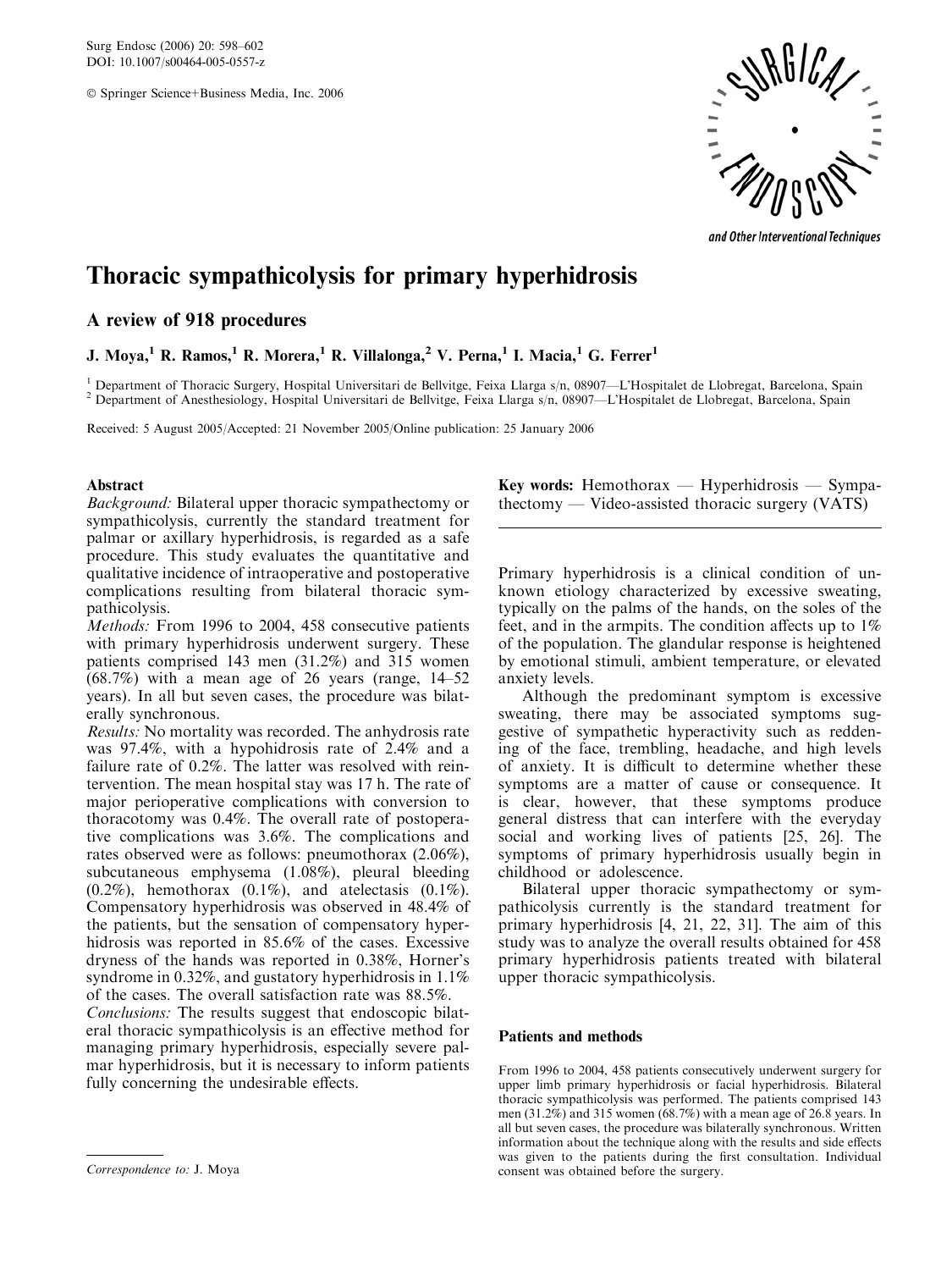This study was approved by the ethics committee (equivalent in Spain to the institutional review board in the United States). All the patients underwent the same preoperative study, which consisted of clinical history, simple chest x-ray, electrocardiogram, complete hemogram, general biochemistry with coagulation parameters, determination of thyroid function, and simple spirometry. Patients with a history of asthma had their bronchial reactivity assessed by means of a metacholine provocation test that measured possible variations in their responsiveness. If the test yielded positive results, they were treated with inhaled corticoids 2 months before surgery.

The surgical protocol consisted of the following. General anesthesia was administered with double-lumen endotracheal intubation. The patient was placed in a  $25^{\circ}$  semisitting position with abduction of the upper extremities and semi-extension of the forearms. The table was lateralized about  $10^{\circ}$  toward the opposite side of the hemithorax under surgery, and a single entry port was created for the 5-mm Wolf endoscope (5.5/3.5 mm 0°; Richard Ellis Wolf, University of Leipzig, Leipzig, Germany) at the level of the third intercostal space and axillary midline. The rib spaces and corresponding segment of the upper thoracic sympathetic chain then were visualized in their locations 0.5 to 1 cm laterally from the head of the rib. Sympathicolysis was applied to the T2–T3 ganglia in cases of palmar hyperhidrosis and to the T2– T3–T4 in axillary patients by means of electrocoagulation with monopolar forceps at 25 W in series of 5 to 10 applications cutting the chain at the level of the ribs. Collateral nerve trunks were coagulated (nerve of Kuntz). Hemostasia and evacuation of the pneumothorax were accomplished by means of air aspiration through the endoscope working channel. No drain was left in place. The patients were discharged 17 h after the intervention if x-rays were favorable.

## Data collection

All the patients completed a preoperative questionnaire 8 weeks before surgery. The independent study variables were family history of primary hyperhidrosis, location of the hyperhidrosis, associated symptoms, and negative repercussions of the primary hyperhidrosis on family, friends, spouse/partner, and work.

The patients completed another questionnaire 12 weeks after surgery to record data about postoperative pain, partial drooping of the eyelid, gustatory hyperhidrosis, degree of hand dryness, and degree of palmar or axillary hypohidrosis.

Evaluation of the results included another self-administered specific questionnaire or a telephone contact annually for 5 years. The patients with a minimal follow-up period of 18 months were selected to register compensatory hyperhidrosis, and those with a minimal followup period of 24 months were selected to register satisfaction or dissatisfaction with the surgery.

#### Results

## Epidemiologic results

A family history of primary hyperhidrosis was reported by 49% of the patients. Concerning the distribution of primary hyperhidrosis, 131 patients had palmar hyperhidrosis (28.6%), 66 had palmar-axillary hyperhidrosis (14.4%), 144 had palmar-axillary-plantar hyperhidrosis (31.4%), 95 had palmar-plantar hyperhidrosis (20.7%), 11 had axillary hyperhidrosis (2.4%), 2 had palmar-facial hyperhidrosis (0.4%), 5 had facial hyperhidrosis (1.1%), and 4 had palmar-axillary-facial-plantar hyperhidrosis (0.9%). In terms of accompanying symptoms, facial reddening was reported by 298 patients (65.1%), palpitations by 262 patients (57.2%), trembling of the hands by 159 patients (34.7%), and headaches by 152 patients (33.2%).

Relationships with friends and with associates in the work environment are the two areas most affected by primary hyperhidrosis. These were reported, respectively, in 74.3% and 89% of the cases.

## Efficacy of the procedure

Anhydrosis of the target area was achieved by 97.4% of the procedures. Hypohidrosis (visible improvement but not complete dryness) was achieved for 2.4% of the patients, and two procedures (0.2%) failed. Complete anhydrosis was achieved in the latter cases through reintervention. The mean postoperative hospital stay was 17 h.

#### Perioperative complications

No mortality was recorded for either group. There was an intraoperative morbidity rate of 0.4% (4/918). Conversion to thoracotomy was required in four cases. One conversion was needed to manage hemopericardium 4 h after surgery. Another procedure presented hemothorax with hemodynamic instability that required thoracotomy 24 h after surgery, and two patients presented with a prolonged air leak, which was treated using axillary thoracotomy and pleurodesis.

#### Postoperative complications

The overall rate of complications was 3.6% (33/918 procedures). The complications included pneumothorax  $(2.06\%, 19/918)$ , which required drainage with  $0.5\%$ (5/918) of the procedures; pleural bleeding (0.2%, 2/918); pleural effusion (hemothorax) (0.1%, 1/918) 2 weeks after the surgery secondary to pseudoaneurysm of the intercostal artery, which was resolved via embolization and respiratory physiotherapy without the need for thoracic drainage; isolated radiologic subcutaneous emphysema (1.08%, 10/918); and atelectasis (0.1%, 1/918).

Pain during the first month after intervention was reported in 370 cases (80.7%), after 1 to 2 months in 56 cases (12.2 %), and after more than 2 months in 32 cases  $(7%)$ . Because of pain, 10 patients  $(2.2%)$  had to be signed off work for 2 weeks after the intervention. After 3 months, only one patient (0.2%) had invalid pain (sympathetic neuralgia).

#### Undesirable effects

#### Compensatory hyperhidrosis

This condition was evaluated by selecting 325 patients for a minimum follow-up evaluation of 18 months. The patients were contacted by telephone, and a specific questionnaire was given during another consultation in January 2004. Complete follow-up evaluation was achieved for 285 patients (87.7%). A sensation of compensatory hyperhidrosis was reported in 244 cases (85.6%). However, when the degree of sweating in different body regions was compared according to the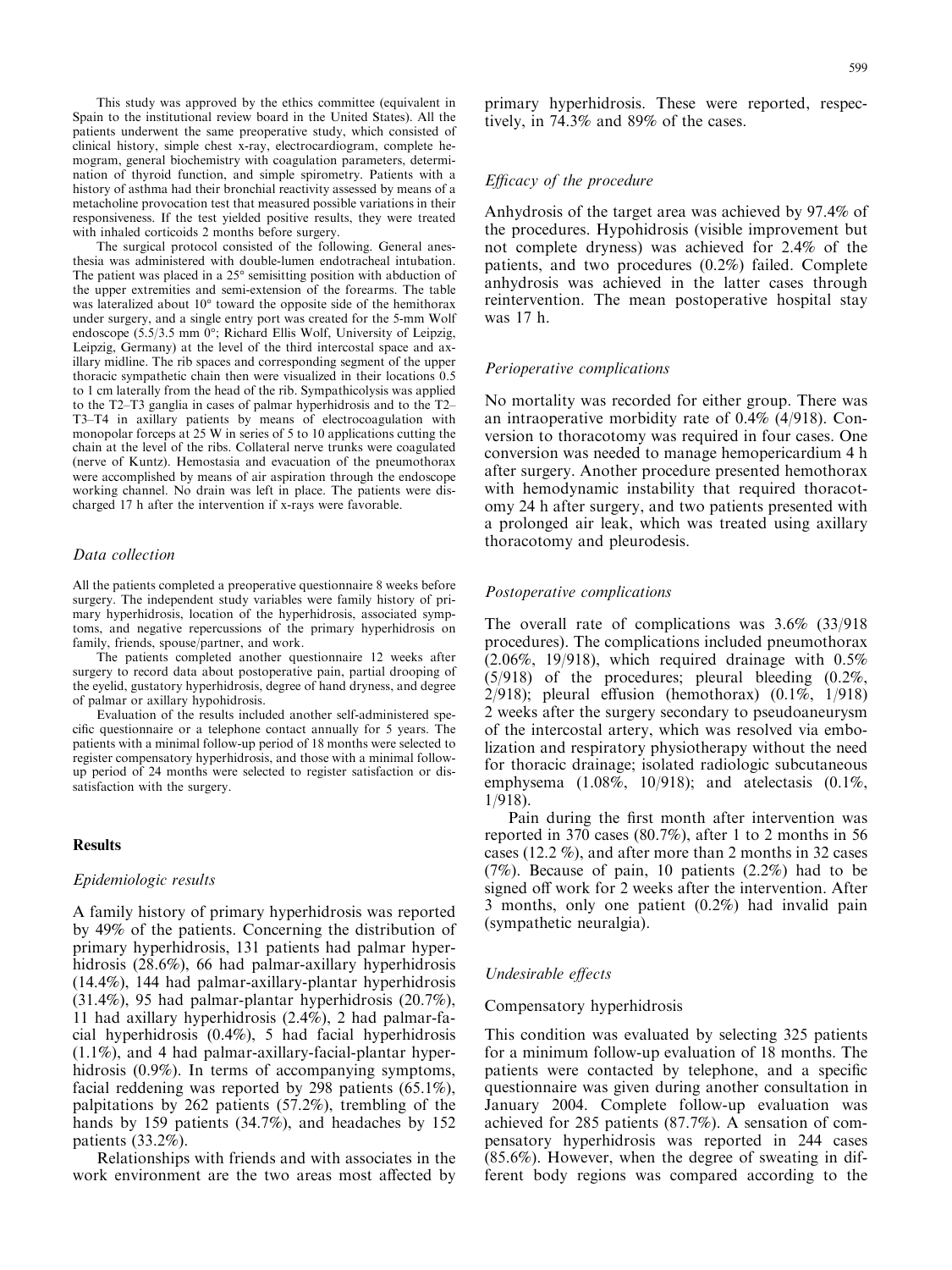preoperative and postoperative questionnaires, only 138 cases (48.4%) showed changes in the degree of sweating. The body regions with significant changes in sweating were the trunk (increased sweating) and the feet (reduced sweating).

## Hypohidrosis

Hypohidrosis of the denervated area was recorded 12 weeks after 22 of the interventions (2.4%): 14 (1.5%) involving palmar hypohidrosis and 8 (0.87%) involving axillary hypohidrosis.

## Excessive dryness of the hands

This condition was reported in two cases (0.43%), involving both extremities.

#### Unilateral partial Horner syndrome

This condition was recorded for three procedures (0.3%), with all three patients recovering within 12 months after the intervention.

#### Gustatory hyperhidrosis

This condition was reported by only five patients (1.1%). Hyperhidrosis developed on the thorax, neck, and back associated with eating foods. This gustatory hyperhidrosis is activated by chocolate.

## Level of satisfaction

To study the level of satisfaction, 350 patients were evaluated over a minimum follow-up period of 24 months. All the patients were contacted by telephone, with 310 (88.5%) describing themselves as very satisfied, 32 (9.1%) reporting that they were dissatisfied, and 8 (2.3%) saying that they were very dissatisfied after the intervention, even regretting that they had undergone the operation.

## **Discussion**

In the absence of specific and effective medical treatment for primary hyperhidrosis, the interventions most widely accepted by authors working in the field are sympathectomy and sympathicolysis [4, 5, 7, 21, 22, 37].

Although no mortality was recorded in our surgical series of 918 procedures, the literature does contain reports of deaths secondary to cerebral edema [2], possibly in relation to carbon dioxide insufflation in the pleural cavity. Carbon dioxide insufflation is routinely performed during laparoscopic surgery to achieve and maintain the pneumoperitoneum during the intervention. In our clinical practice, we induce pneumothorax by means of selective bronchial intubation and the passive entry of air through the working port.

In terms of the epidemiologic results in our series, 49% of the patients reported a family history of primary hyperhidrosis. The reports indicated a predominantly palmar-axillary-plantar location (31.4%), followed by palmar (28.6%) and palmar-axillary (14.4%) locations rather than other locations. These results are consistent with those from other series [6, 9]. In terms of accompanying symptoms, there was ratio of 1.9 symptoms per patient including facial reddening (65.1%), palpitations (57.2%), trembling hands (34.7%), and headache (33.2%). These results are similar to those reported for other series [9, 12].

From the psychological point of view, our study shows that primary hyperhidrosis has negative repercussions for the work environment (89%) and friendships (74.3%), and it is precisely these negative repercussions that motivate patients to undergo surgery. There is a lack of specific reports on this issue in the literature.

The efficacy of surgery in our series was high, with systematic elimination of T2–T3. Anhydrosis of the target area was achieved with 97.4% of procedures. The hypohidrosis rate was 2.4%, and the failure rate was 0.2%. However, complete anhydrosis was obtained in the latter cases through reintervention. These results are in keeping with those obtained by other authors [6, 9, 12], including those with series [1, 10, 20, 24, 34] in which T1–T4 or only T2 was eliminated [11].

The intraoperative morbidity rate was 0.4%. In every case, the morbidity was completely resolved without sequela. It should be noted that there was one case of hemopericardium. Although most published series report similar complication rates [1, 8, 10, 13, 20, 24, 34], we found no examples of chylothorax [3, 8], nervous lesions [15, 16], or pulmonary edema [14]. Table 1 compares the rates of complication, recurrence, undesirable effects, and level of satisfaction reported in several series.

The rate of postoperative complications in our study was 3.6%. Pneumothorax was the most common complication, although only 0.5% of the cases required pleural drainage. Compensatory hyperhidrosis, the most widely reported (48.4%) undesirable effect in our study, did not depend on the number of ganglia eliminated. The body regions that experienced significant changes in sweating were the trunk (increased sweating) and the feet (reduced sweating). Some series report similar percentages of compensatory hyperhidrosis, with a gradual fall in its intensity observed over 5-year follow-up period [1, 10, 20, 24, 34].

Although the etiology of compensatory hyperhidrosis is unknown, it generally is believed to have no relation to anxiety or stressful situations, unlike primary hyperhidrosis [25, 26]. Some authors directly relate compensatory hyperhidrosis to the number of sympathetic ganglia eliminated or the extent of sympathicolysis [11, 28, 29, 33], although other studies report no such relationship [18]. With the aim of reducing compensatory hyperhidrosis, and even reversing the effect of sympathicolysis, some authors apply pressure to the sympathetic chain by means of a clip [19], a procedure with which we disagree [23]. Other authors only elimi-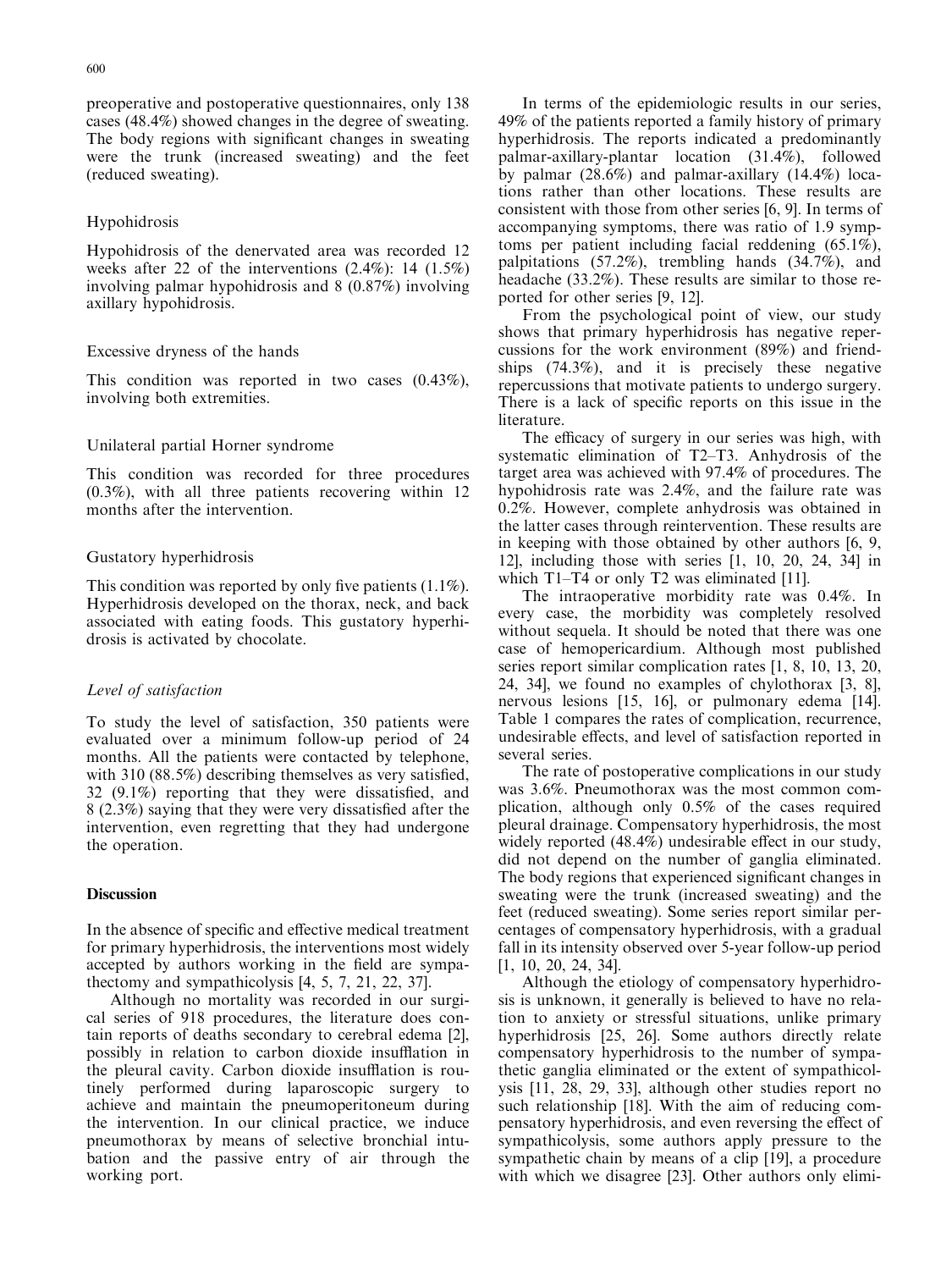Table 1. Comparative results of bilateral upper thoracic sympathicolysis

| Author                     | n     | G              | Complications<br>$(\%)$ | CН<br>(%) | GH<br>$\left( \% \right)$ | Horner's<br>syndrome $(\%)$ | Relapse<br>$(\%)$ | High<br>satisfaction $(\%)$ |
|----------------------------|-------|----------------|-------------------------|-----------|---------------------------|-----------------------------|-------------------|-----------------------------|
| Herbst (1994) [10]         | 480   | $T1-T4$        | 2.6                     | 67        | 50                        | 2.5                         | 1.5               | 95                          |
| Drott (1995) [5]           | .700  | T <sub>2</sub> | 0.5                     | 55        | 36                        |                             | 1.5               | 98                          |
| Zacherl (1998) [34]        | 630   | $T1-T4$        | 3.4                     | 67        | 47                        | 3.8                         |                   | 68                          |
| Lin (2000) [20]            | 2,715 | T2             | 0.88                    | 84        | 2                         |                             | 0.4               | 95                          |
| Neumayer (2001) [24]       | 734   | $T1-T4$        | 1.5                     | 55        | 33                        |                             | 1.9               | 92                          |
| Gossot (2001, 2003) [7, 8] | 940   | $T2-T4$        | 2.23                    | 50        | 7.2                       | 0.4                         | 8.8               | 93                          |
| Current series (2005)      | 918   | $T2-T3$        | 3.6                     | 48        | 0.9                       | 0.3                         | 0.2               | 88                          |

n, no. of procedures; G, sympathetic ganglia eliminated, GH, gustatory hyperhidrosis; CH, compensatory hyperhidrosis

nate T3 and do not report compensatory hyperhidrosis at the  $3\frac{1}{2}$ -year follow-up assessment [28].

We found that 2.4% of the well-tolerated hypohidroses did not require reintervention. In contrast, we found an excessive hand dryness rate of 0.38%. We believe that these contrasting responses to the same procedure are related to personal characteristics of individual patients rather than to the procedure in itself.

The rate of gustatory hyperhidrosis in our study was 1.1%, consistent with the findings of some authors [7, 8] and in contrast with the high rate of 30% to 50% reported from other series [19–23]. This undesirable effect causes a great deal of anxiety among patients, and they often require psychotherapy. Currently, we can offer no coherent explanation for this genuinely unpleasant consequence.

In our clinical practice, the rate of Horner's syndrome has been 0.3%, whereas other current series show an incidence of 0% to 3.8% [1, 4, 8, 10, 20, 24, 34]. Several causes have been proposed for this syndrome, including the diffusion of the electric current from monopolar cautery, excessive traction of the sympathetic chain [15], and an erroneous localization of the second rib or anatomic distribution of the sympathetic chain [27, 30, 32]. Whatever the case, if sympathicolysis of T2 alone is performed, the incidence of this complication approaches zero, yet is sufficient to obtain anhydrosis in the event of palmar or facial hyperhidrosis [11].

Despite the 48.4% incidence of compensatory hyperhidrosis, we obtained high levels of satisfaction (88.5%). An understanding of this should take into account that, unlike what happens with primary hyperhidrosis, which is characterized by sweating in anticipation of stressful situations, compensatory hyperhidrosis appears in the context of ambient temperature changes.

Taken together, the results obtained lend support to the idea that the surgical technique of bilateral upper thoracic sympathicolysis offers a favorable treatment for primary hyperhidrosis. This is exemplified by the high level of patient satisfaction, the very low morbidity rate, and the acceptable levels of postoperative comfort. Despite the notable incidence of compensatory hyperhidrosis, the procedure remains valid because the natural trend of the process is toward less intense sweating, which is progressively accepted by the patient. Indeed, the high level of satisfaction outweighs

this undesirable effect. In this regard, we believe it would be interesting to study baseline sympathetic activity among patients affected by primary hyperhidrosis to discriminate nosological subgroups within the clinical context [17].

## References

- 1. Adar R (1994) Surgical treatment of palmar hyperhidrosis before thoracoscopy: experience with 475 patients. Eur J Surg 572(Suppl): 9–11
- 2. Cameron AE (1998) Complications of endoscopic sympathectomy. Eur J Surg 164: 33–35
- 3. Cheng W, Chang C, Lin T (1994) Chylothorax after endoscopic sympathectomy: case report. Neurosurgery 35: 330–331
- 4. Doolabh N, Horswell S, Williams M, Huber L, Prince S Meyer DM, Mack MJ (2004) Thoracoscopic sympathectomy for hyperhidrosis: indications and results. Ann Thorac Surg 77: 410– 414
- 5. Drott C, Göthberg G, Claes G (1995) Endoscopic transthoracic sympathectomy: an efficient and safe method for the treatment of hyperhidrosis. J Am Acad Dermatol; 33: 78–81
- 6. Dumont P, Denoyer A, Robin P (2004) Long-term results of thoracoscopic sympathectomy for hyperhidrosis. Ann Thorac Surg 78: 1801–1807
- 7. Gossot D, Galetta D, Pascal A, Debrosse D, Caliandro R, Girard P, Stern JB, Grunenwald D (2003) Long-term results of endoscopic thoracic sympathectomy for upper limb hyperhidrosis. Ann Thorac Surg 75: 1075–1079
- 8. Gossot D, Kabiri H, Caliandro R, Debrosse D, Girard P, Grunenwald D (2001) Early complications of thoracic endoscopic sympathectomy: a prospective study of 940 procedures. Ann Thorac Surg 71: 1116–1119
- 9. Hederman WP (1994) Present and future trends in thoracoscopic sympathectomy. Eur J Surg 572(Suppl): 17–19
- 10. Herbst F, Plas EG, Fugger R, Fritsch A (1994) Endoscopic thoracic sympathectomy for primary hyperhidrosis of the upper limbs: a critical analysis and long-term results of 480 operations. Ann Surg 220: 86–90
- 11. Hyndman OR, Wolkin J (1942) Sympathectomy of the upper extremity: evidence that only the second dorsal ganglion need be removed for complete sympathectomy. Arch Surg 45: 145– 155
- 12. Kopelman D, Hashmonai M, Ehrenreich M, Assalia A (1998) Thoracoscopic sympathectomy for hyperhidrosis: is there a learning curve? Surg Laparosc Endosc 8: 370–375
- 13. Lai YT, Yang LH, Chio CC, Chen HH (1997) Complications in patients with palmar hyperhidrosis treated with transthoracic endoscopic sympathectomy. Neurosurgery 41: 110–113
- 14. Lan CJ, Luk HN, Wu CT, Chang WK, Tsou MY, Lui PW, Lee TY (2001) Bilateral pulmonary edema after endoscopic sympathectomy in a patient with glucose-6-phosphate dehydrogenase deficiency. Acta Anaesthesiol Scand 45: 123–126
- 15. Lange JF (1995) Inferior brachial plexus injury during thoracoscopic sympathectomy. Surg Endosc 9: 830